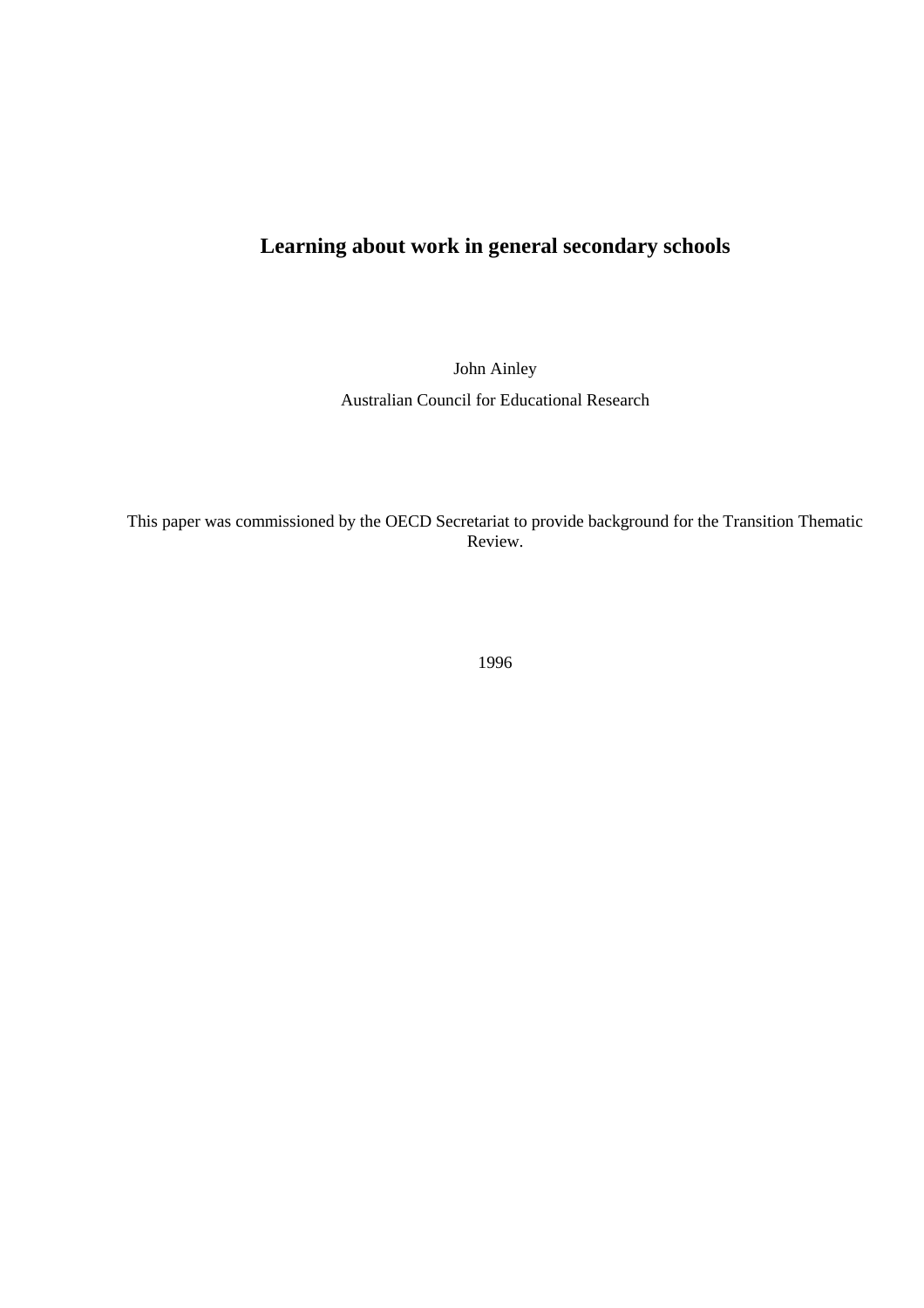In most OECD countries interest in the transition from school to work was quickened by the advent of high levels of youth unemployment, and of higher unemployment more generally. Inevitably the role of the school in the transition to work became the subject of considerable interest. Much research had pointed to the relationship between low relative levels of achievement at school and poorer labour market outcomes (Williams et al, 1980) and special programs focused on those at risk of leaving school early and not making a successful transition to the world of work (Withers & Batten, 1995). Although youth unemployment remains an issue there is now an even wider concern with the efficacy of arrangements to facilitate the transition from school to work.

One aspect of this wider concern has been the extent to which general secondary schools provide opportunities for students to learn about work. This paper will examine some of the arrangements for learning about work that have emerged in OECD countries with a strong emphasis on general education at the secondary school level. In a number of instances these arrangements go beyond "learning about work" by providing links to programs of vocational education and training. It begins with a brief overview of some aspects of the context in which the transition from school to work is being considered and then proceeds to examine the potential roles of arrangements such as recognising part-time work, work experience programs, school-industry programs, and structures through which vocational studies are linked to the programs of general secondary schools.

# **CONTEXT**

The growing interest in the ways in which students learn about work while they are in general secondary schools is set against a context of rising (or already high) levels of participation in the upper secondary years; changes in the opportunities for full-time work by young people; a recognition of the consequences of deferred entry to work for social development; and new considerations of student learning which emphasise the importance of the context in which learning takes place.

# **Participation in the Upper Levels of General Secondary School**

Through the 1980s there was a growth in participation rates in the upper secondary school years in many developed countries. For example, in Australia from 1983 to 1992, apparent retention rates to Year 12 rose from 35 per cent to 77 per cent, although it has since declined a little. Although participation in extended formal schooling confers a number of benefits on individuals, a major concomitant consequence has been a deferral of entry to the workforce for many young people. For a proportion of those people this has resulted in a restriction on the opportunities to learn employment-related skills through working in a job.

# **Opportunities for Full-time Work**

Concurrent with this rise in the holding power of secondary schools there has been a change in the nature of opportunities for full-time work by young people. The process of transition from school to work has always involved some difficulties in choosing jobs and careers, and in adjusting to the requirements of a workplace which seemed so different to those of school. During the late 1970s rising levels of unemployment generally impacted most dramatically on the youth labour market. In many countries there was a decline in the availability of full-time jobs for young people in the age range from 15 to 19 years (Sweet, 1988). In Australia the number of full-time jobs held by young people in this age range fell significantly over the past 20 years even when the number of full-time jobs held by those over the age of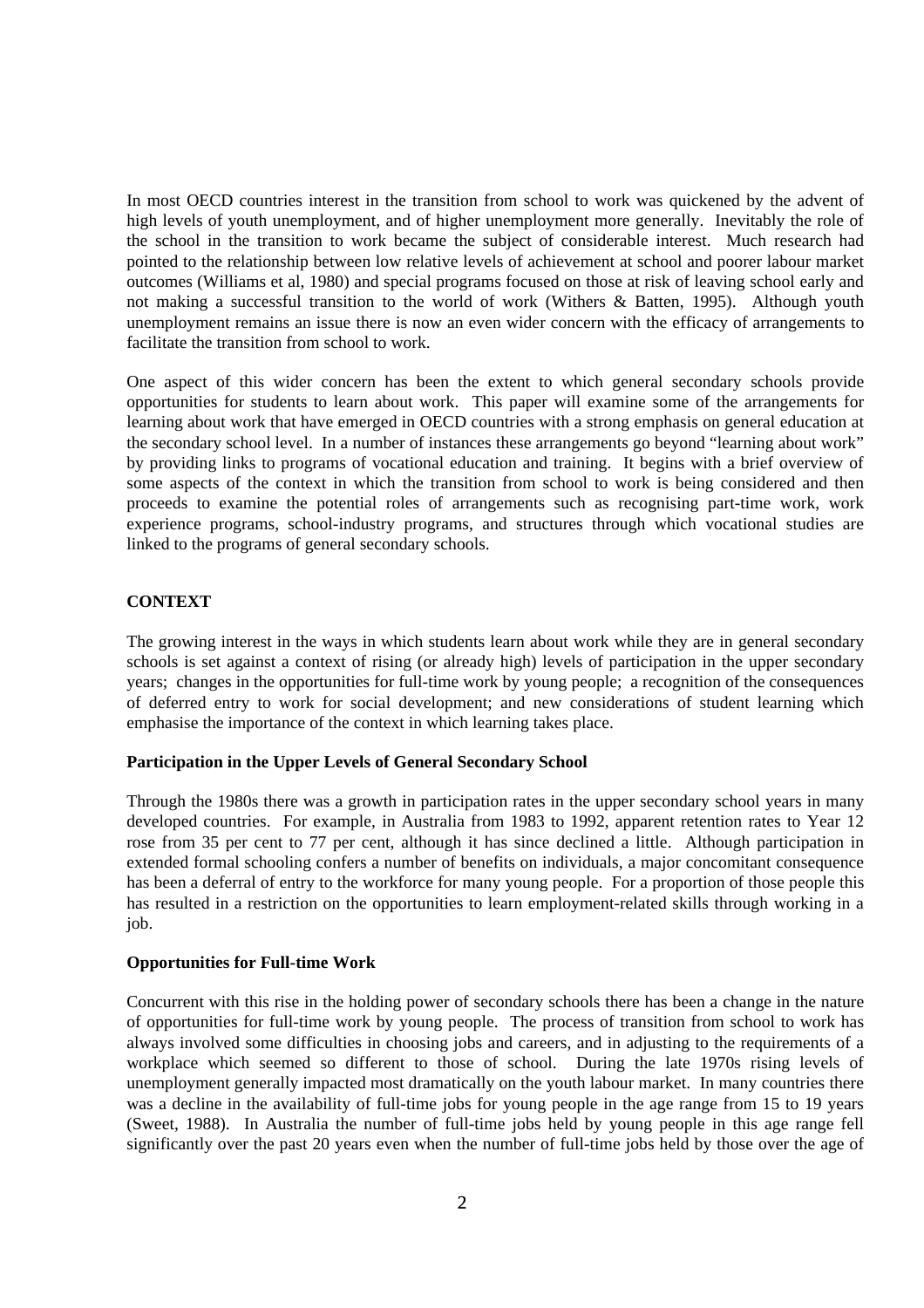20 years has grown (Sweet, 1993). In staying longer at secondary school, young people were not just responding to a decline in the availability of jobs but to a view that their long term employment prospects would be shaped by the level of education and skills which they attained in their youth. Studies of young people remaining at school, and even public opinion polls, consistently show that young people remain at school in the expectation that it will help them get a job or provide the basis for a career (Ainley & Sheret, 1992). In part, this reflects government policy initiatives which stress the need for higher levels of skill to provide a basis for a stronger more competitive economy (Poole, 1992). Recent analyses (e.g. Bengtsson, 1993) have indicated qualitative changes in the nature of jobs likely to emerge in future years; and are broadly consistent with the assessments made by young people in seeking a longer period of initial education.

#### **Consequences of Deferred Entry to the Labour Force**

Being full-time school students for a longer time has meant that young people experience a longer period of economic dependence and fewer opportunities to interact with a range of adults as work colleagues. Some time ago Coleman et al (1974) contended that in a school, students were in a dependent position because of the basic custodial function of that institution but that, in order to be able to develop, they needed to be given responsibility for making decisions themselves. They argued that an important part of the maturation of youth involved working with people of different ages in responsible interdependent activity. Erikson (1968) argued that the experience of work during adolescence provided a valuable contribution to identity formation through which an individual comes to know themselves in relation to their own capacities. There has been evidence for some time in Australia that young people engaged in apprenticeships and hospital-based nursing training report greater levels of satisfaction than young people who were full-time students (ACTU, 1975).

## **Student Learning**

There has also been some concern with the effects of having a larger percentage of youth in school rather than work on the quality of skills that the education and training system provides to the economy. On a more general basis there have been arguments advanced that lack of participation in work-like environments may be detrimental in terms of the cognitive development of many young people. Resnick (1987) argued that school learning differs from other learning by being based around: individual rather than shared cognition; thinking about abstract issues rather than using available tools to solve problems; the manipulation of symbols rather than the application of contextualised reasoning; and generalised rather than situation-specific competencies. She argued that schools provide an ineffective setting for job training, but that most on-the-job training is also deficient, and that more effective forms of education and training are needed. Most importantly Resnick (1987:18) argued that "educating people to be good learners in school settings alone may not be sufficient to help them become strong out-of-school learners" and that "modifying schooling to better enable it to promote skills for learning outside school may simultaneously renew its academic value". This literature suggests that successful programs designed to teach thinking skills, learning skills and higher-order cognitive skills incorporated three key features: characteristics of out-of school learning (shared intellectual work and the joint accomplishment of tasks with the elements of a skill acquiring meaning in the context of the task); aspects of apprenticeships (such as student observation and commentary and allowing skills to build incrementally as a result of sharing tasks); and having a basis in particular bodies of knowledge rather than general abilities.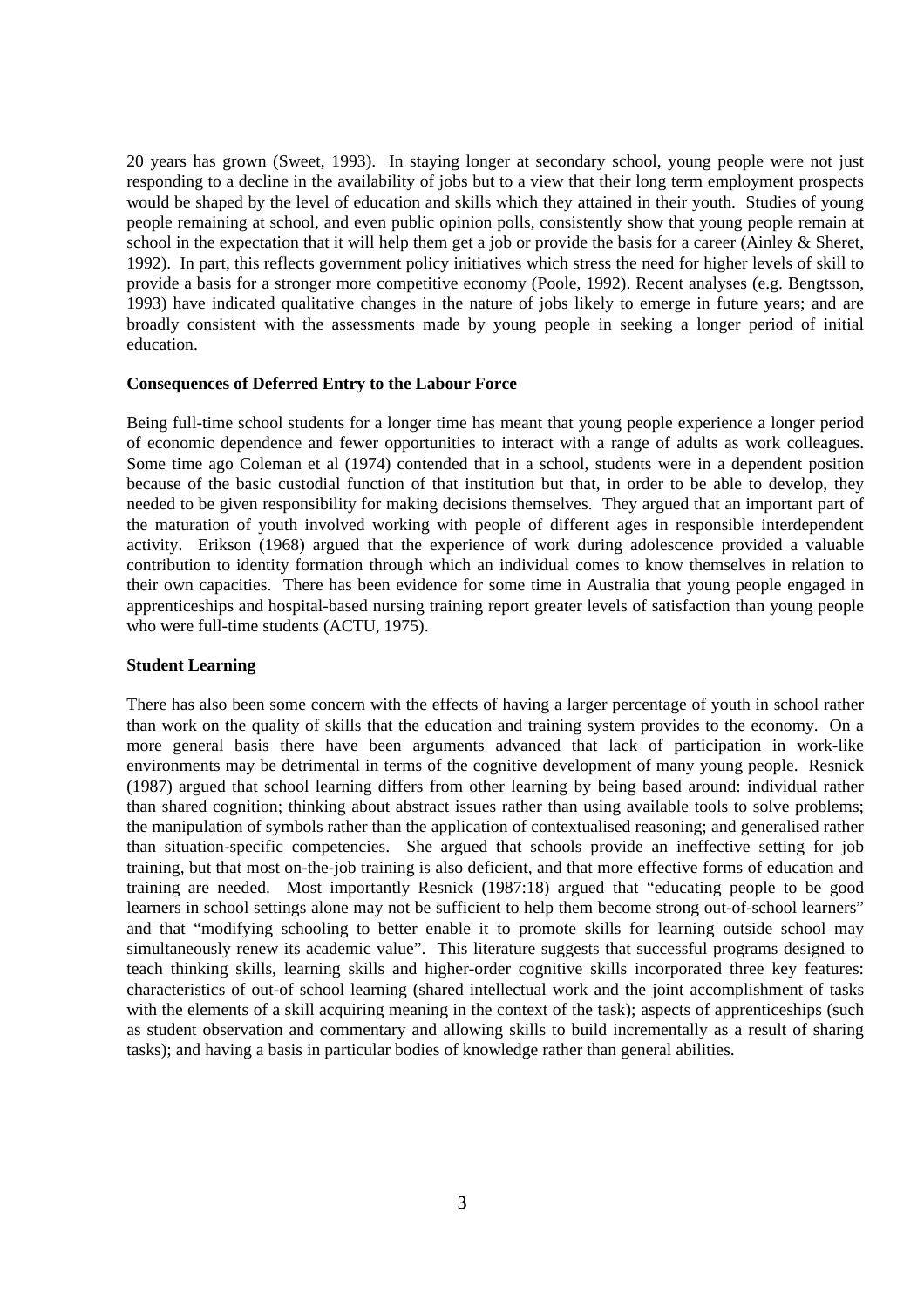# **PART-TIME WORK BY FULL-TIME SCHOOL STUDENTS**

Even where there have been declines in rates of full-time participation in the labour force part-time work by full-time students has remained significant in some countries. The differences between countries in the extent of part-time work by school students caused Greenberger and Steinberg (1986) to describe it as a "distinctly American phenomenon". In fact part-time work by school students is significant in a small group of OECD countries: the United States (44 per cent), Canada (41 per cent), the United Kingdom (45 per cent), Denmark (52 per cent) and Australia (37 per cent) (OECD, 1990). These official figures include students seeking work as well as those actually in work and so are sometimes larger than survey data which counts only students who actually have a job. Nevertheless they contrast with countries such as France where the corresponding figure is less than 5 per cent or Germany where the figure is between 5 and 10 per cent.

Recently in the United States it has been estimated that some 43 per cent of 16 to 19 year-old school students also work in the paid labour force and that this phenomenon has grown substantially over the past 20 years (Carr, Wright & Body, 1996). The students who engaged in part-time work were drawn from a wide range of social and educational backgrounds and tended to be white males from intact well-educated middle class families, enrolled in college preparatory tracks and with above average school achievement levels. Part-time work was more prevalent among older than younger school students and was most commonly in service work (40 per cent). Blue-collar work accounted for 32 per cent of part-time work and clerical and sales work for 28 per cent.

In Australia in 1989 nearly one-quarter (24 per cent) of Australian 14-year-old students were engaged in part-time paid employment (Robinson & Long, 1992: 15). Participation in part-time employment was slightly higher for males (28 per cent) than females (21 per cent) at the age of 14 years. More recent analyses, as this cohort has moved through school, show that overall participation in part-time work had risen to 35 per cent of 17 year-olds and the relative position of males and females had reversed (31 per cent of males compared to 41 per cent of females) (Robinson, in preparation). On average students who were engaged in part-time work worked for eight to nine hours per week. These data are broadly consistent with those compiled by the Australian Bureau of Statistics (ABS, 1990). The ABS data also indicated that participation in part-time work increases from 23 per cent at the age of 15 years, through 31 per cent at 16 years to 32 per cent at age 17. The jobs most commonly held by school students in 1989 included sales (34 per cent), delivery people and attendants (15 per cent), factory and trade work (10 per cent) and cleaning (6 per cent) (Robinson & Long, 1992: 19). Analyses also indicated that students with part-time jobs had average (in reading) or slightly above average (mathematics) levels of school achievement. However, the pattern was different for girls than for boys. Whereas girls with part-time jobs had higher than average levels of achievement, boys with part-time jobs tended to have lower levels of achievement. For some boys at least, part-time work may signal their disengagement with schooling.

# **Outcomes and Possibilities**

Studies of the effects of participation in part-time work among students in the United States have suggested mixed, even contradictory, results in terms of short-term outcomes such as school performance and school completion (e.g. Steinberg & Dornbusch, 1991), although D'Amico (1984) suggested that detrimental effects were associated only with students who worked very long hours in their part-time jobs. However, it does appear that there are positive outcomes in terms of early career attainment (income and employment) (Marsh, 1991) and a variety of labour force outcomes (labour force participation, employment status) (Carr, Wright & Brody, 1996).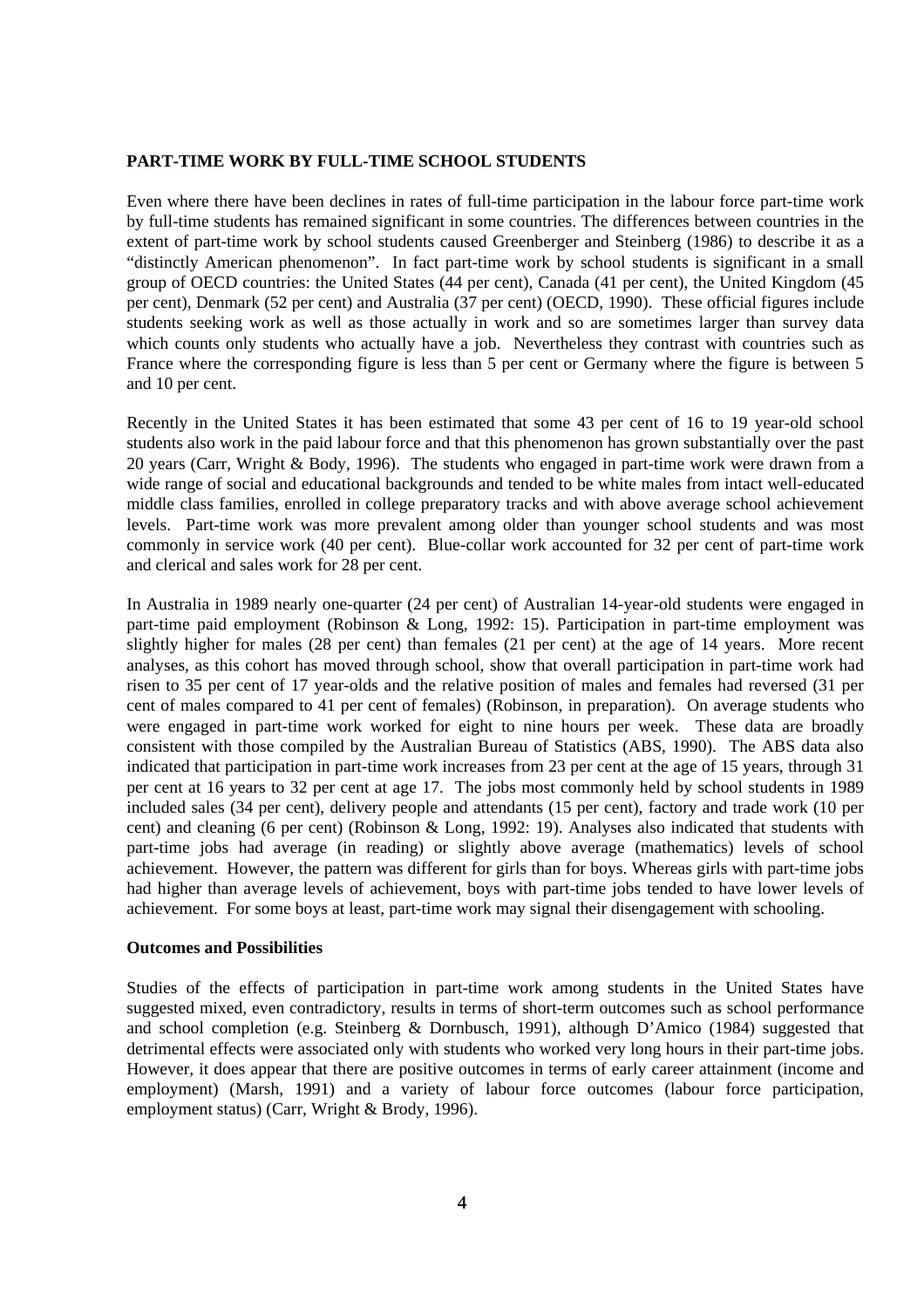The positive effects of part-time work on subsequent labour market outcomes might suggest that students do learn something about the world of work through part-time employment. However, it is hard to envisage how schools might build on that learning. It seems that in many cases the experience would be unstructured with relatively little training involved (although some employers of students on a part-time basis have quite extensive training programs) and not linked to what students do in school. In the United States there is evidence that the part-time jobs of school students offer few opportunities for developing skills and often do not provide much interaction with workers from a range of ages. Even so, the evidence of labour market outcomes suggests a need to identify what is learned in those jobs and to take this into account when developing school programs concerned with learning about work. The possibility of better structural relationships between part-time work and schooling was raised by Coventry et al (1984) but there are few practical examples of initiatives in this area. Karmel (1984) argued for a training scheme outside the formal apprenticeship or traineeship system, involving part-time work and part-time formal school study but with links between the two, for students continuing through secondary school but not intending to proceed to university. Possibly schools could consider what students do in regular part-time work when they plan programs of work experience for their students and consider ways in which programs directed to learning about work can incorporate some of those learnings for other students. Others have suggested attending to timetable arrangements and curriculum to better integrate work and schooling and to utilise the experience resource provided by part-time work (Wilson et al, 1987).

## **WORK EXPERIENCE PROGRAMS FOR SECONDARY SCHOOL STUDENTS**

One of the ways in which general secondary schools provide for students to learn about work is through work experience programs. Work experience programs have been defined as "schemes in which people experience work tasks in work environments but without taking the full identity of the worker" (Watts, 1983). Typically these refer to programs in which school students spend a limited time in a workplace with the intention of providing an orientation to the world of work in a general field but without a planned program of skill development. Sometimes they refer to programs for non-school participants or to simulated work initiatives such as mini-companies in schools.

Eggleston (1982) notes that these programs take many forms and describes programs in the United Kingdom through which arrangements are made with local industry to provide for students to spend time out of school in a workplace learning about the nature of the work and arrangements for work in that industry. Most schools report favourable outcomes from these projects in terms of links between schools and industries and the opening of previously unknown employment opportunities. There is evidence of favourable reactions from participants with attendance levels being higher than in regular school activities. Eggleston also describes the three stage program of work experience in Switzerland based on short visits to enterprises, extended conversations in the workplace and experiences of three to six days in the workshop (called a schnupperlehre or "sniff of learning"). Similar strategies are reported for Austria through one week ("give it a try") apprenticeships and work in simulated youth towns in Denmark. These programs are primarily concerned with providing an orientation to the world of work and tend to be located in the early or middle years of secondary school.

In Australia work experience programs began in the late 1960s and early 1970s in schools with a more vocational orientation (e.g. secondary technical schools) and the number of programs increased through the 1970s as secondary schools began to use work placements as part of the school curriculum (Cole 1979: 31-42). By the early 1980s, work experience programs were established features of school programs and functioned under guidelines often with the support of advisers or kits of materials. Data gathered as part of the ACER *Youth in Transition* surveys of a national sample of 16-year-olds in 1986 indicated that some 89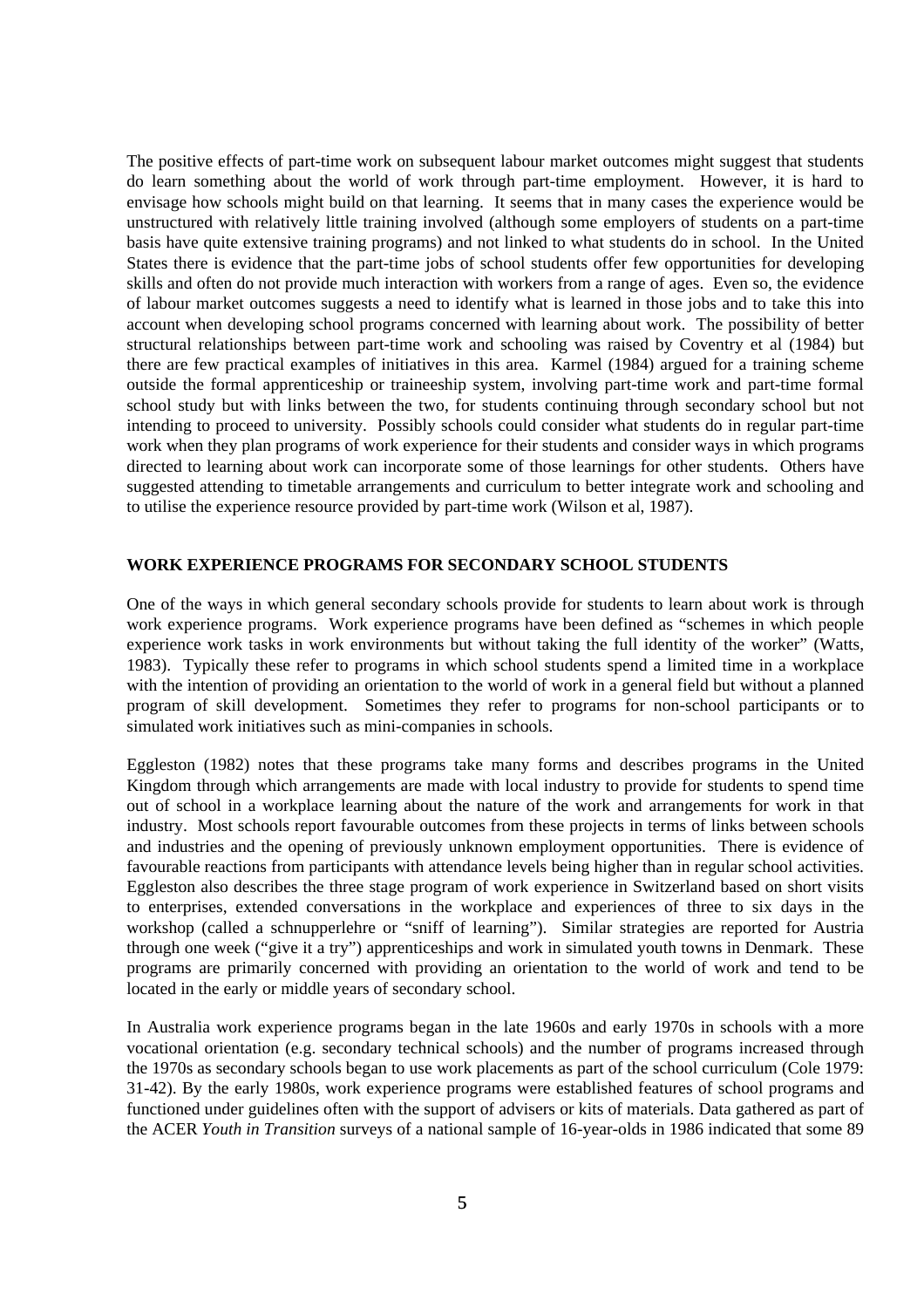per cent of young people had participated (84 per cent), or expected to participate (5 per cent), in work experience programs during secondary school, and that on average, the programs were of eight days' duration.

Evans and Poole (1992) characterise work experience programs as being partly concerned with vocational education (especially in relation to the character of workplaces, knowledge about particular jobs and related skills, and the formulation of vocational goals) and partly concerned with social and life skills in the adult world generally (especially in relating to management and other workers). Evans and Poole found that students who participated in work experience rated those programs highly in terms of value for future employment and enjoyment (but not quite as highly as a corresponding group of students from prevocational education programs). Students also reported a sense of satisfaction with work experience in terms of gains in information, experience in and knowledge of specific job-related skills, and perceptions of their own competence in these skills; such findings are consistent with other research. However, the authors conclude that:

*As a vehicle for helping students to develop other life skills or greater awareness of the nature of work, it would appear that there needs to be much more reflective activity in the school or college to make these programs more successful. In terms of the development of cognitive skills, they may be far too short to have a useful contribution.*

(Evans and Poole, 1992: 122)

# **SCHOOL-INDUSTRY PROGRAMS**

School-industry programs provide students in the senior years of secondary schools with the opportunity for structured learning in a workplace which is assessed and accredited as part of their schooling. They differ from work experience programs in that they incorporate a goal of structured learning in the workplace (rather than an orientation) and they usually extend over a longer time frame. Although these programs are seen as new developments in some countries, they incorporate features which have been long established in others.

#### **United States**

In the United States, co-operative vocational education has been part of secondary education for many years. It is a program which combines academic study with monitored and credit bearing (often paid) work. The sequencing may either be in the form of alternating terms (of 10 to 13 weeks) in school and work or parallel arrangements, where students attend school in the morning and work in the afternoon (Ascher, 1996; Athanasou, 1996). In 1990 it involved approximately 8 per cent of juniors and seniors in high school [down from 11 per cent in 1981-82] (US General Accounting Office, 1990) and is provided in nearly half of all high schools (Athanasou, 1996). Students in high school co-operative education programs appear to reflect the racial mix of the general population and represent a little more than proportionately low income homes (60 per cent from the lower half) and lower than average test scores (30 per cent are from upper half of test score distributions) (US General Accounting Office 1991). Recent legislation has established a national framework through which to implement these school-industry programs so that workplaces are used as active learning environments and common requirements are implemented (Athanasou, 1996).

Evidence on the outcomes of co-operative education at high school level is mixed but there appear to be gains in some areas of social development (Ascher, 1996) and the programs are favourably regarded by the participants (Athanasou, 1996). A recent report by the United States Department of Labour on achieving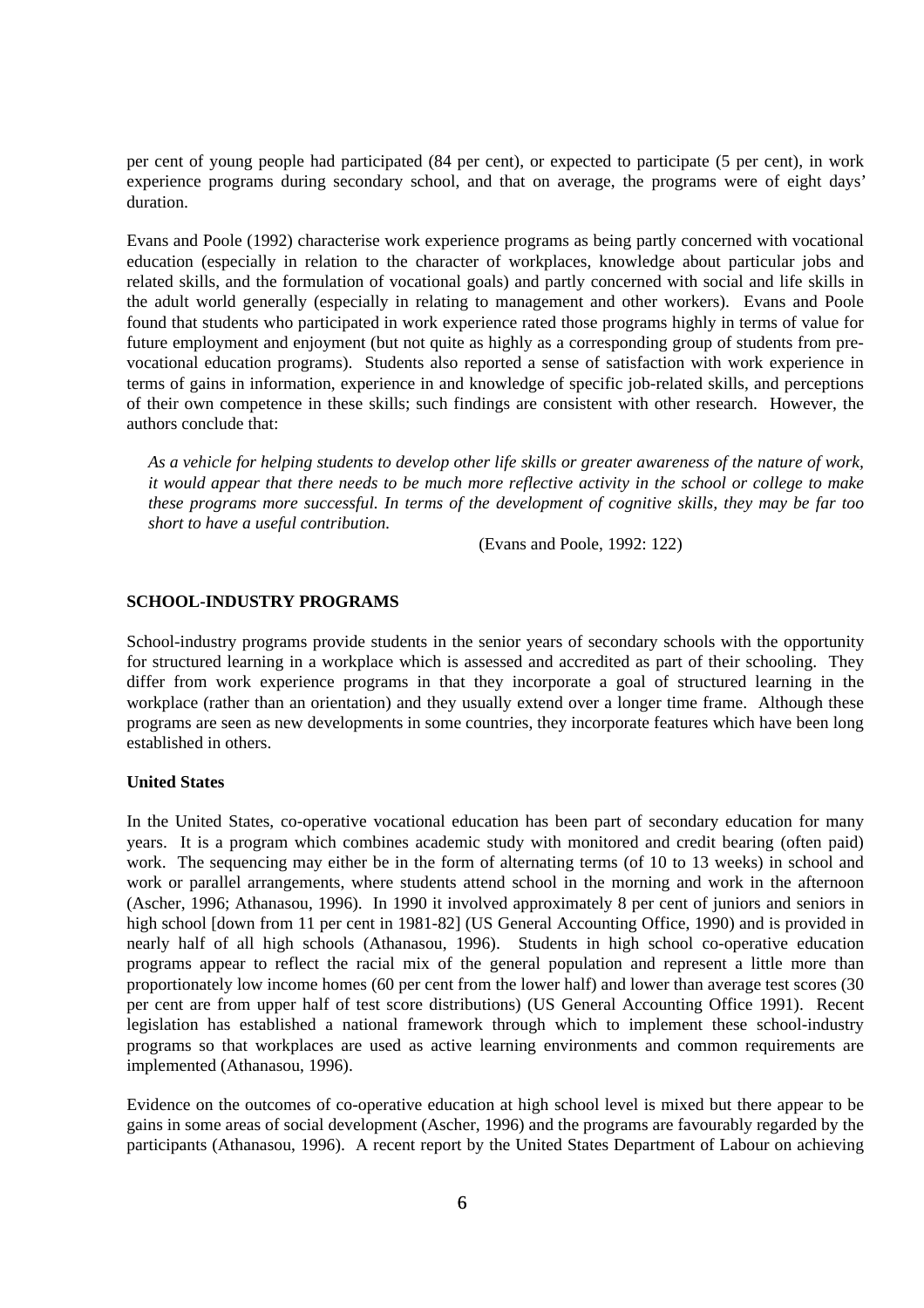necessary skills for the workforce (*Learning a Living: A Blueprint for High Performance*) claimed that cooperative education more than any other delivery system had the potential for developing these high performance competencies and skills (Taylor, 1995).

## **Sweden and Norway**

Recent initiatives in upper secondary education in Sweden have provided a range of three year vocationally oriented national programs (and which also confer eligibility for entry to higher education), but with the possibility of individual variations to match local industry profiles (Sweet, 1995). Core studies (e.g. Swedish, English, Mathematics, Science, Arts etc.) form approximately one-third of all programs and approximately one half of the time is spent on vocational subjects specific to an industry group, organised around a set of modules. There is a further requirement that 15 per cent of the learning time in these programs must be spent in structured learning in the workplace; where the young people are to be regarded as students rather than employees (Sweet, 1995). Sweet observes that this means that the workplace is to be seen as part of the learning process (workplace learning is to be syllabus guided) and not simply a place where students practice. It requires the school to guarantee access to workplace learning for a majority of its upper secondary students and to define a more formal role for the workplace as a classroom. A similar reform of upper secondary education has been implemented in Norway (Briseid, 1995).

#### **Australia**

In Australia, school-industry programs have been recently expanded and supported as part of upper secondary education. They form part of a wider range of school-industry links (Price, 1991). A report by the Curriculum Corporation observed in 1993 that there was a large number of programs in schools which incorporated *work-based learning* (Curriculum Corporation, 1994). For example, in New South Wales such links were embodied in the Training for Retail and Commerce (TRAC) course, some school-initiated courses and Industry Studies offered as state-wide course. Lepani and Currie (1993) identified a number of benefits to students, teachers and industry from these programs and pointed to solutions to some of the organisational obstacles to the wider implementation of such programs. Consultations conducted by the Australian Student Traineeship Foundation indicated "a rich variety of actual and potential joint schoolindustry programs throughout Australia" (ASTF, 1995). The consultation was also able to identify different types of school-industry programs and to provide some information about perceived benefits and potential barriers. It also documented considerable differences between programs in their structure, characteristics and operations. More recent information about these programs on a national basis was obtained from a survey of all Australian secondary schools in 1995 (Ainley & Fleming, 1995).

#### *Provision and Participation*

The national survey indicated that 46 per cent of secondary schools provided, and 9 per cent of senior secondary students participated in, some form of program that incorporated time in the workplace (Ainley & Fleming, 1995). Twenty per cent of schools provided programs which involved at least 20 days per year in the workplace, and 3 per cent of senior secondary students participated in those extended programs. There were differences associated with school sector: provision and participation were highest in government schools and lowest in independent schools. School-industry programs tended to be provided a little more frequently in larger schools, in schools serving areas of lower socioeconomic status and, to a small extent, in non-urban areas. Most of the school-industry programs operating in 1995 were of recent origin: 52 per cent had commenced in 1995, and only 10 per cent had been in operation prior to 1993.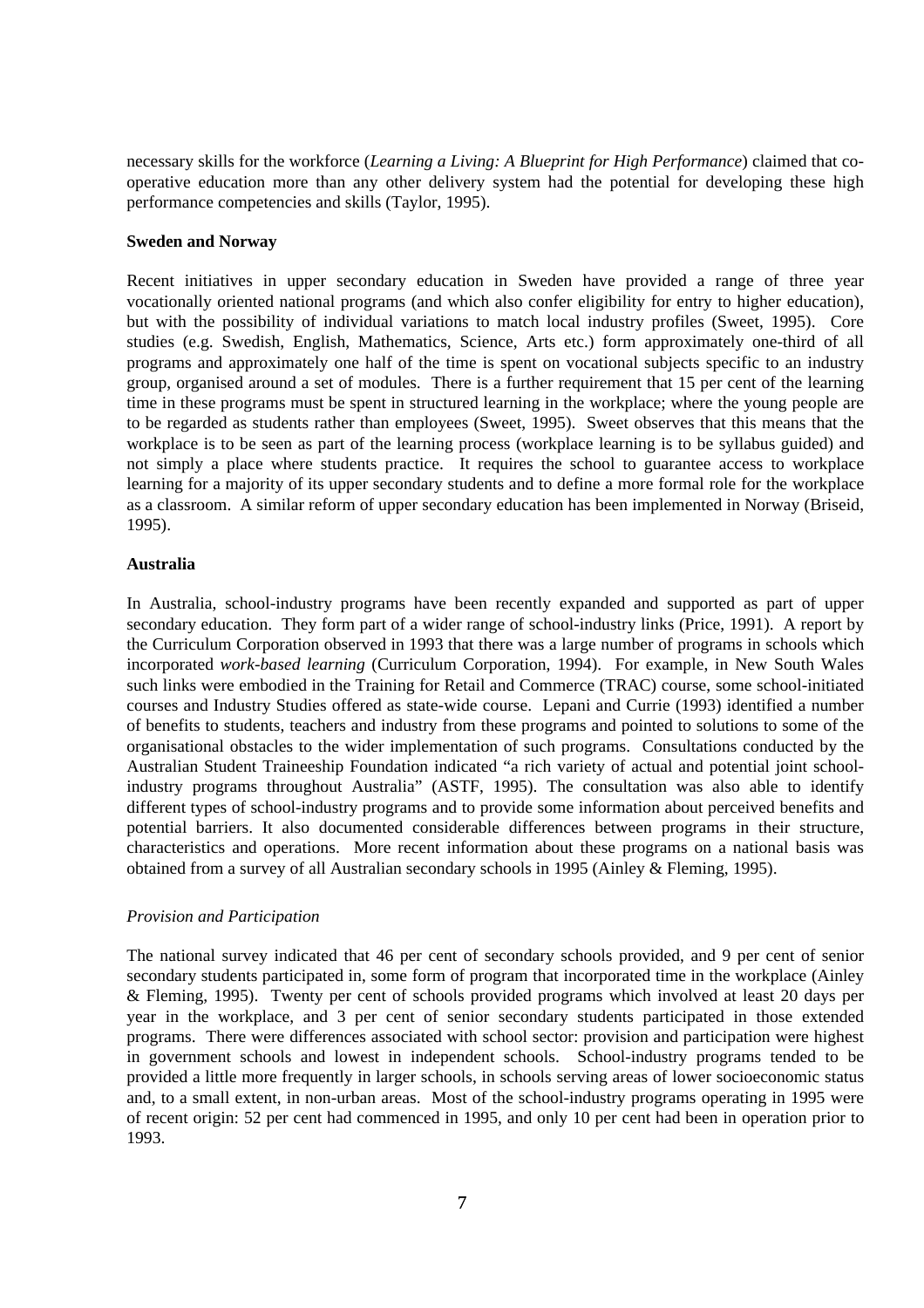#### *Industries*

School-industry programs involved a range of industries. Hospitality was strongly represented with 19 per cent of programs referring to that industry. Retail, commerce and clerical made up 32 per cent of programs. Manufacturing, construction or trades made up 20 per cent of nominations (manufacturing itself constituted 10 per cent of programs). Approximately 12 per cent of the programs involved referred to service industries (the most frequent being health and community services). The remaining 17 per cent of programs involved either agriculture (3 per cent), utilities (4 per cent) or were cross-industry (10 per cent). School-industry programs in 1995 aimed to develop a number of characteristics but developing *vocational skills specific to particular industries* was important to most. It might therefore be concluded that these programs were seen as having a strong vocational emphasis. They were not seen only as an aspect of general education, although those goals were important. The most widely used source for program content were the endorsed national competency standards proclaimed by the National Training Board (cited for nearly half of the programs). Content developed by school authorities and locally developed content were cited in the case of one-third of the programs. Sources such as other industry developed and accredited content, and the technical and further education curriculum were also sources for a significant number of programs.

#### *Workplace Learning*

Programs across Australia varied in the organisation of, and time provided for, workplace learning but workplace learning did feature generally as an important component. This was evident through information about the required attendance at work sites, the percentage of program time that the work placements represented, the total time spent in the workplace during the course, and how the time in the workplace was used. In 84 per cent of programs students attended their work placements for the full working day which applied in the work site. Although programs varied in the percentage of program time which was based in the workplace, half had 20 per cent or more of program time allocated to workplace learning. Most programs were of at least one year's duration and on average involved 16 days in the workplace.

The intention of school-industry programs is that they should incorporate structured learning in the workplace. In practice, two-thirds of programs used the time for structured learning (the remaining third used the time for observation and experience only). Approximately four-fifths had mentors at work sites (half of whom had been trained for that role). Formal assessment of workplace learning occurred in 85 per cent of programs; and in 70 per cent of programs that assessment was based on comparisons with agreed learning outcomes contained in the curriculum. The remaining 30 per cent were based on a generalised oral or written report of a student's performance. Classroom time or off-the-job training was additional to workplace learning. This was used to provide a basis of "theoretical knowledge on which to build the experience" (mostly), to provide an "understanding of what was learned in the workplace" and to "fill in gaps in students' knowledge and understanding not covered in the workplace". The differences among these objectives may be subtle but these distinctions are worthy of further exploration.

#### *Effects on Students*

There are few evaluation studies available. There has been a study of the effects of the Training in Retail and Commerce (TRAC) program in one state, Tasmania (Scharaschkin, 1994). In that program, students enrolled in an industry-accredited vocational course spent one day a week in the workplace in addition to the four days in a classroom. The study was able to identify differences in teaching and learning in the TRAC program compared to traditional classrooms in terms of: engagement, adult work ethos, authentic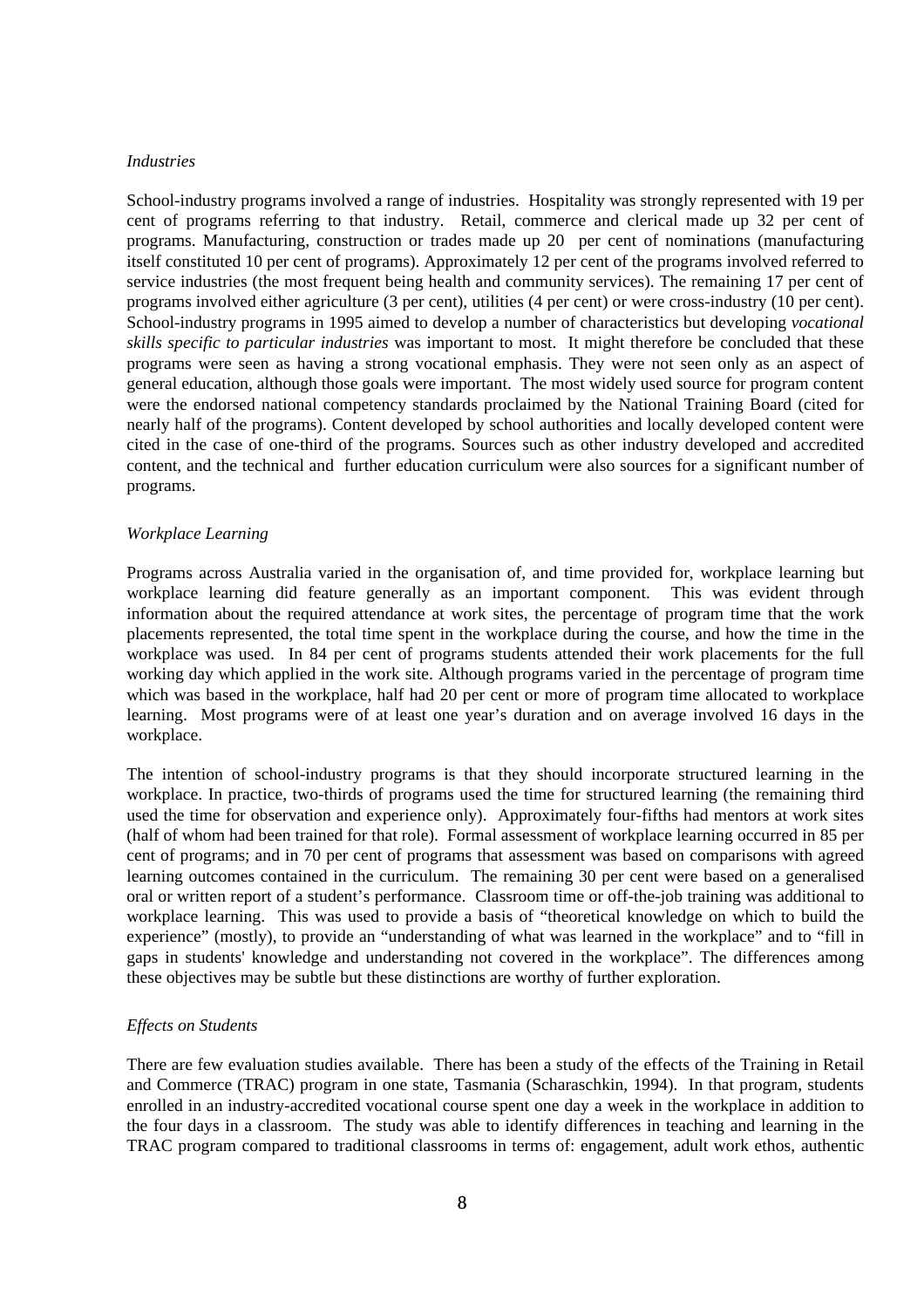consequences, immediacy of feedback, tangible rewards and multiple learning sites. Sharaschkin identified enhanced student outcomes in terms of such things as: motivation and confidence, satisfaction, personal and practical skills, and time management skills. A separate study using a national sample of 500 participants in the same program showed that TRAC graduates had an unemployment rate approximately half that of non-university bound school leavers as a whole and were 50 per cent more likely to be involved in further education and training through apprenticeships, traineeships or other forms of study (Dusseldorp Skills Forum, 1995). The authors attribute these differences to the effect of incorporating applied contextualised learning within a general education.

# **DEFINING WORK RELATED COMPETENCIES**

One way of linking the work of general secondary schools with the world of work is to define work-related competencies and to use those to inform the programs provided in schools. There are examples of attempts to define work-related competencies but it is not clear as to what extent the results of these have informed the programs of general secondary schools.

The report entitled *Learning a Living: A Blueprint for High Performance* (the SCANS Report) was commissioned by the United States Secretary for Labour to define the skills that young people needed to succeed in the world of work (United States Department of Labour, 1992). It proclaimed that schools should look to the roles students would play when they became workers, parents and citizens and that teachers should look beyond their discipline and classrooms to students' lives outside school (United States Department of Labour, 1992: xiii). It also urged employers to look to the organisation of work and the development of human resources. The report identified five workplace competencies and three foundation skills as being needed for good job performance. In terms of workplace competencies the report indicated that effective workers could productively use:

- *Resources (They know how to allocate time, money, materials, space and staff);*
- *Interpersonal skills (They can work on teams, teach others, serve customers, lead, negotiate and work well with people from culturally diverse backgrounds);*
- *Information (They can acquire and evaluate data, organise and maintain files, interpret and communicate and use computers to process information);*
- *Systems (They understand social, organisational and technological systems; they can monitor and correct performance; and they can design or improve systems); and*
- *Technology (They can select equipment and tools, apply technology to specific tasks, and maintain and troubleshoot equipment).*

In terms of foundation skills it proposed that competent workers in the high performance workplace need:

- *Basic skills (reading, writing, arithmetic and mathematics, speaking and listening);*
- *Thinking skills (the ability to learn, to reason, to think creatively, to make decisions and to solve problems); and*
- *Personal Qualities (individual responsibility, self-esteem and self-management, sociability and integrity).*

(United States Department of Labour, 1992)

In Australia, a major review of post-compulsory education and training argued that there should be a convergence between vocational and general education so as to foster a more creative and adaptable workforce (Finn, 1991). Its report proposed that employment-related competencies should be part of all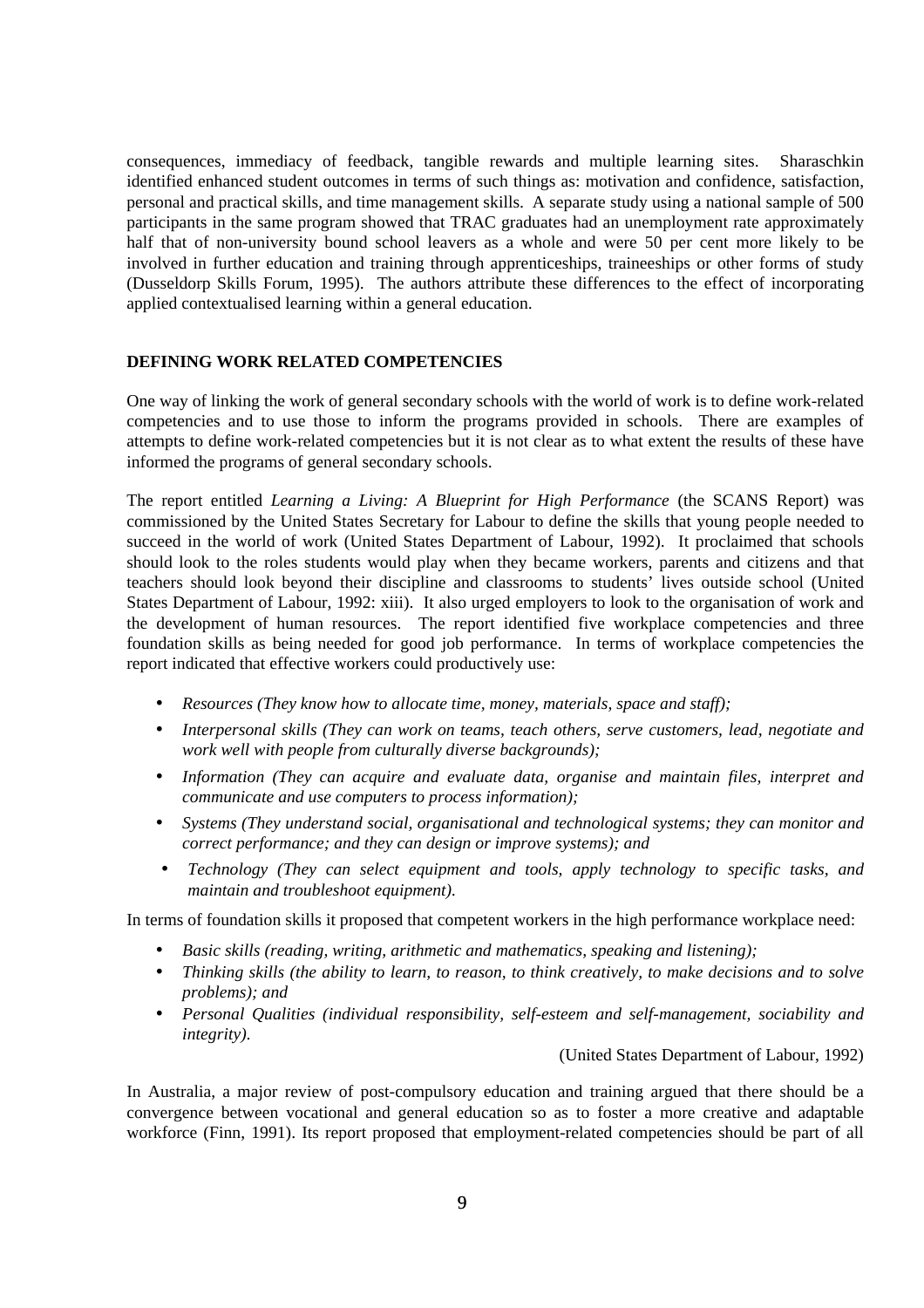forms of post-compulsory education. It argued that by the time young people leave school, they should be competent in six key areas: language and communication; mathematics; scientific and technological understanding; cultural understanding; problem solving; and personal and interpersonal areas. The nature of employment-related competencies was pursued further through the work of a subsequent committee of inquiry (Mayer, 1992). Its report identified seven generic work-related competencies conceptualised as transcending subject areas and providing links between school, vocational education and employment (Collins, 1995). These competencies, which were seen as generic to all kinds of work and to effective participation in many other social settings, were:

- *· collecting, analysing and organising information;*
- *· communicating ideas and information;*
- *· planning and organising activities;*
- *· working with others and in teams;*
- *· using mathematical ideas and techniques;*
- *· solving problems; and*
- *· using technology.*

Subsequently an eighth competency (*cultural understanding*) was added.

At least part of the impetus for these ideas derived from a perception that substantial changes were occurring in the structure of the economy, in the organisation of industry and in economic relations with other nations which sharpened concern about the competitiveness of Australian industry (Wilson & Engelhardt, 1994). At the same time there was concern that traditional educational programs were not developing appropriate employment-related skills among a sufficiently wide cross section of Australian youth. The emergence of employment-related competencies has implications for curricula in traditional fields of study in the senior secondary years (Lokan et al., 1995) as well as for the arrangements made for new programs designed to provide more explicitly vocationally oriented studies.

Hall (1994) has compared the Australian key competencies with the "core skills" identified in England and discerned a high degree of similarity. The "core skills" in England were listed in abbreviated form as communication, information technology, problem solving, numeracy, personal skills and modern language competence (for the last of which there was no parallel in the Australian list of competencies). Hall noted that there are three important themes to be used in order to develop the core skills: aesthetic and creative, scientific and technological and social and economic. Core skills are be included in every kind of educational program for 14 to 19 year-olds so that school students will not be forced to choose between a vocational or academic track at an early age. Hall (1994) concludes that the intention behind key competencies in both countries is to strengthen aspects of general education at the secondary level, an intention that has support on a wider international basis. However, even though there is much common ground in the three statements of competencies reviewed in this paper, there remain issues surrounding their adoption as a basis for the review and renewal of programs in general secondary schools. For example, Grubb (1996) argues that attention needs to be given to pedagogy and to the content of school programs if the competencies identified in the SCANS report are to be realised.

The linking of the purposes of school education to vocational skills and economic development is not a new phenomenon, even though it is sometimes contentious (Crittenden, 1995). It was a powerful strand in arguments advanced for developing public education systems in many countries. Recent arguments have supported reducing the dichotomy between the liberal and vocational traditions in education so as to provide greater breadth in liberal education and a deeper understanding of principles behind the vocational skills required in a modern economy (Young, 1993a). Such arguments are supported by analyses of labour markets of the future and the educational challenges presented by those labour markets (Bengtsson, 1993)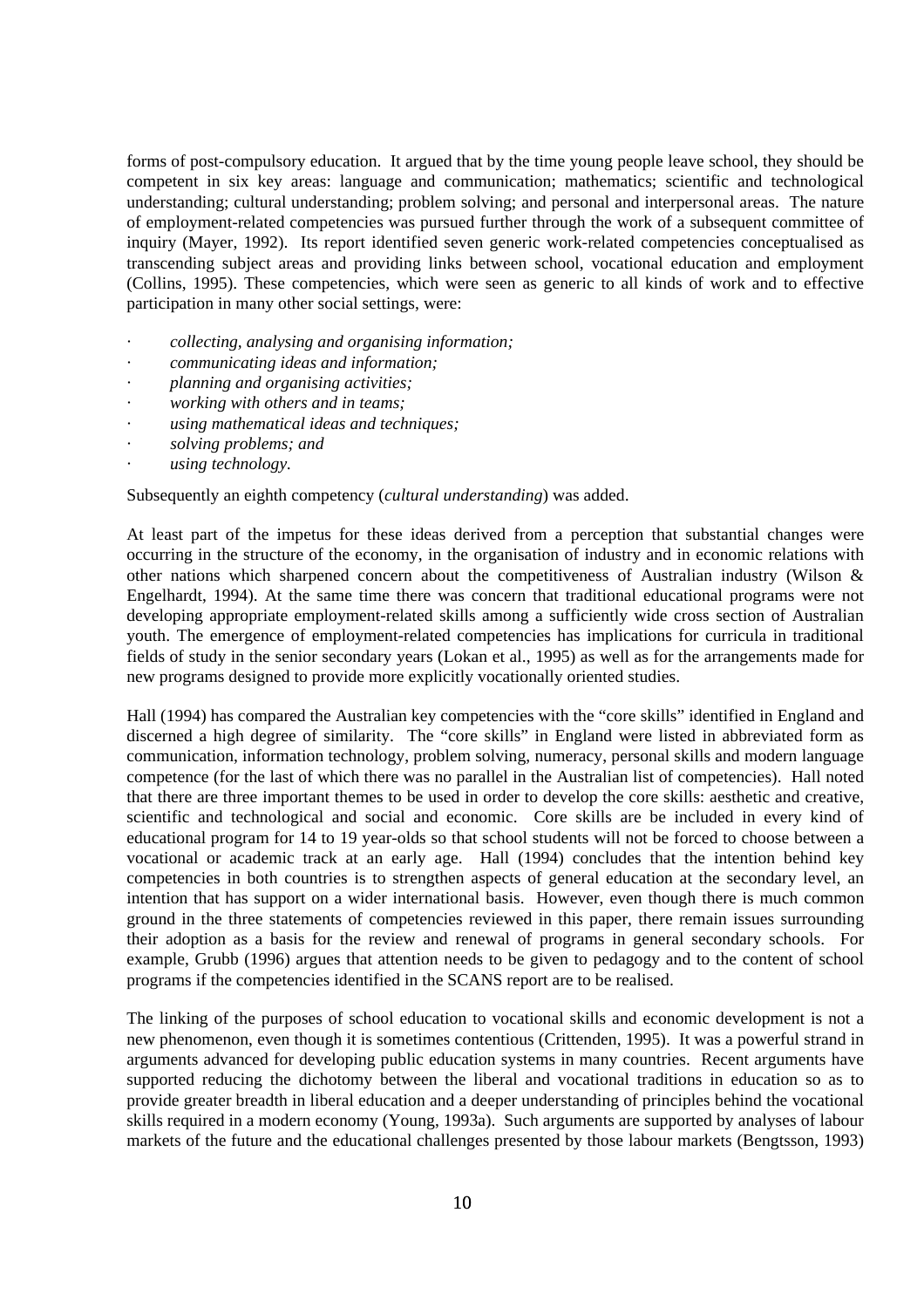as well as by analyses of educational programs and of student learning. Young (1993b) suggests that the reforms of the upper secondary school in Sweden and Finland hold the potential to reduce the academicvocational divisions for the 16 to 19 year-old age group and to allow new models through which generic skills and knowledge are built into vocational education.

# **VOCATIONAL PROGRAMS IN GENERAL SECONDARY SCHOOLS**

One influence of general secondary schools on the transition to work is through the inclusion of vocationally oriented elements in its program. In Australia increases in school participation rates and continuing high levels of youth unemployment have caused attention to be given to issues of the relevance of senior secondary school studies for those who do not proceed to university (McKenzie & Alford, 1991) and to the provision of programs within secondary schools which might be seen to be vocationallyorientated and to be integrating vocational learning with accredited school courses (Kennedy *et al.*, 1993; Russell, 1993; Curriculum Corporation, 1994; Golding, 1995). There has been evidence of students choosing more vocationally oriented subjects in larger numbers than previously (Ainley et al, 1994).

Vocational education in secondary schools has often been criticised as a form of tracking which has undesirable outcomes such as the curtailment of opportunities (Oakes, 1985). However, an important review of research on the transition from school to work concluded that the tracking implications of vocational programs in school were complex and not necessarily negative (Rosenbaum, 1996). Rosenbaum cites a number of studies of tracking which point to a wide variety of practices having different effects on students. He concluded that the social critique of tracking did not necessarily apply to vocational programs because much depended on the detail of how the programs were organised (Rosenbaum, 1996: 110). It observed that general evidence about tracking did not always apply to vocational programs and that these programs did not completely separate participants from students in other courses, generally offered informed choices, allowed students to proceed to university, could enhance academic achievement and was not simply a place for socially disadvantaged students (in fact was often less available to such students). Rosenbaum concluded that vocational education should be retained in general secondary schools, that "high quality programs should be made more available to disadvantaged groups" and that vocational education as part of a tracking system could be structured to increase opportunity, achievement and employment (Rosenbaum, 1996: 116-117).

With the growth of what has been called the "new vocationalism" there has been increased attention to the ways in which vocational elements are included in secondary school programs (Grubb, 1996). Grubb argues that the provision of vocational elements in school programs should be seen as involving dimensions of both content and pedagogy. In terms of content, it is possible to envisage programs as involving both academic and vocational elements as well as each separately, and its pedagogy could be seen as incorporating a mix of teaching skills or teaching meaning in each. It is argued as mistaken to see a direct association between a particular form of pedagogy and a specific element on the content dimension.

One approach to characterising the ways in which vocational programs are included in general secondary schools has been based on three models: the dual model, the unitary model and the integrated model (Schools Council, 1994). Under the dual model, students choose between an academic program leading to university study or an explicitly vocational program with non-university destinations and approaches to curriculum and pedagogy usually differ between the tracks. It assumes that better learning outcomes result from appropriate placement but in most systems that approximate the dual model the majority of students choose an academic track. The dual model may be implemented within general secondary schools (e.g.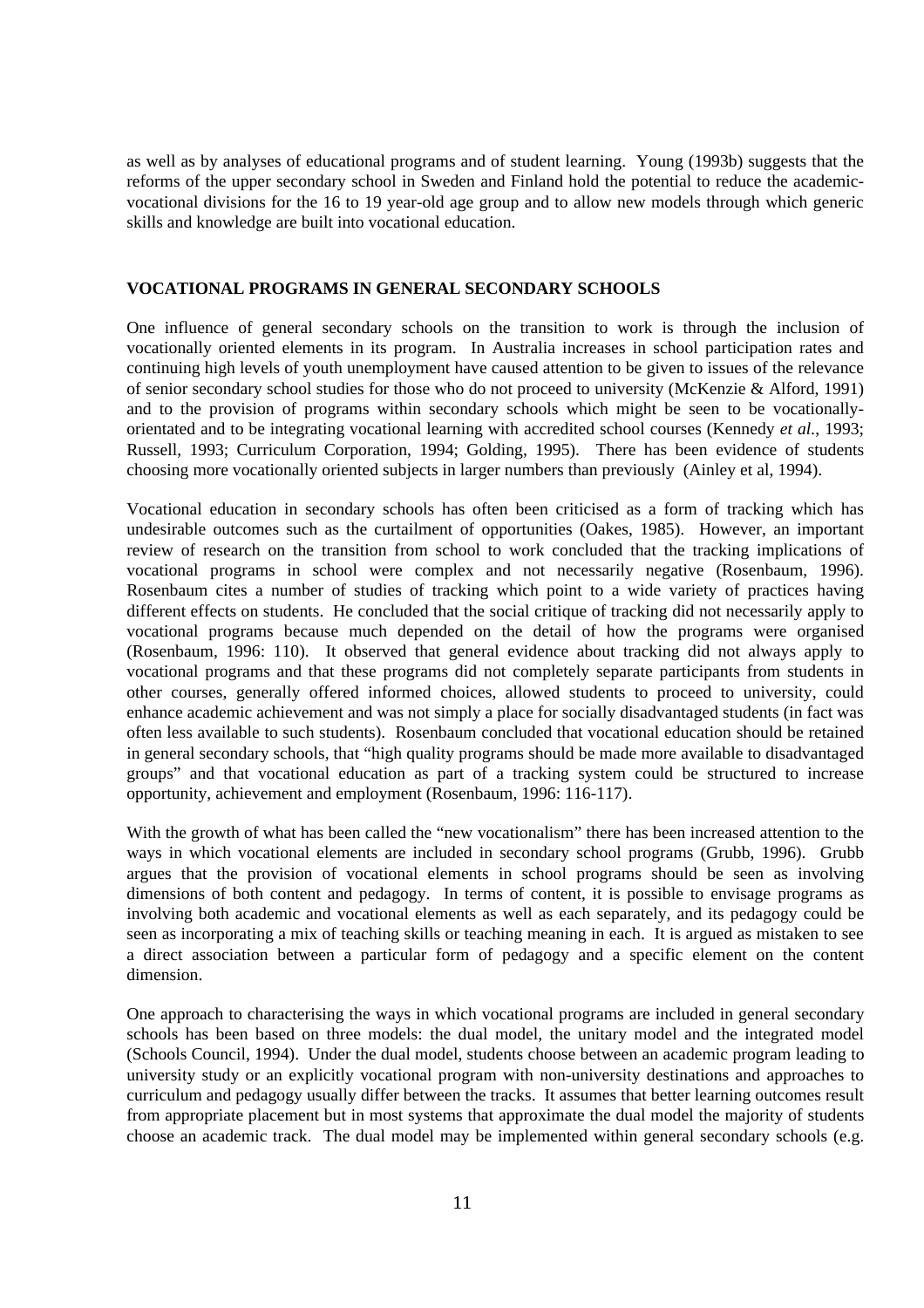the Advanced Levels and the General National Vocational Qualifications of England and Wales represent elements of a dual model as would the tracks in a United States high school) or between general secondary schools and other institutions (e.g. Germany or New South Wales in Australia). The dual model may also be modified when elements carry dual recognition for each form of certificate. The unitary model provides one pathway and one form of credential that incorporates academic and vocational studies (e.g. Scotland or Victoria in Australia). In this model the boundaries between academic and vocational studies in terms of organisation, curriculum and pedagogy are less marked than in the dual model but it becomes rather complex. The integrated model (proposed by Young, 1993a) extends the emphasis of the unitary model on the convergence of general and vocational studies. It retains a single certificate underpinned by a small group of core studies shared by all students in combination with "a system of theoretical and applied modules which integrate vocational with general learning". Vocational studies are organised into flexible but coherent combinations which have meaning in the labour market and further education. These combinations then constitute pathways between school and the world of work or further education. This model has been seen as being manifest in the upper secondary school reforms in Sweden and Finland (Young, 1993b).

Of course these models do not precisely match actual systems in operation, although they may provide a basis for mapping some aspects of those systems. They also draw attention to issues to be resolved through empirical investigation such as the relative status of different qualifications in a dual model (the relative status may differ according to the pathway being considered), the extent of differences in approaches to teaching and learning between tracks or courses in a dual model, what is the effect of dual recognition in providing a form that combines features of the dual and the unitary models, the extent to which a unitary approach broadens access to post-school options, which forms of study in a unitary system have the strongest influence over matters of curriculum and assessment, and what are the practical implications of implementing an integrated model in a modern school system.

# **FACILITATING JOB PLACEMENT FOR STUDENTS**

Part of the contribution of general secondary schools to the transition from school to work becomes manifest when students leaving school are seeking work. The role of the school can range from being a passive provider of information about jobs and careers, through the provision of active advice to individual students about possibilities and prospects, to actively using links between schools and employers to help place students. Rosenbaum's (1996) review of policy uses of research on transition from high school to the world of work concluded that the transition could be improved if schools were to make academic instruction more vocationally relevant (students would exert effort if school performance was seen as relevant to a future career), if school-employer linkages were created and appropriately designed (to enhance incentives for the flow of information with teachers providing dependable evaluations) and if employers were to base hiring decisions more soundly on applicants' achievements in school.

Rosenbaum suggests that in Germany and Japan, the direct interaction between schools and employers facilitates the transition from school to work. He reports on the centralised collation of school information on student performance forms part of selection for apprenticeship in Germany. This is seen by Rosenbaum as providing employers with valuable information about students, students who are not university bound with incentives to achieve high standards, and teachers with an influence of students' post-school training and jobs. In Japan changes introduced in the 1920s created direct linkages between schools and employers that impelled employers to be responsive to students' achievements at school (Rosenbaum & Kariya, 1989). In the Japanese system, schools provide institutional assistance to students seeking jobs, to the extent that 75 per cent of Japanese high schools, compared with only 8 per cent of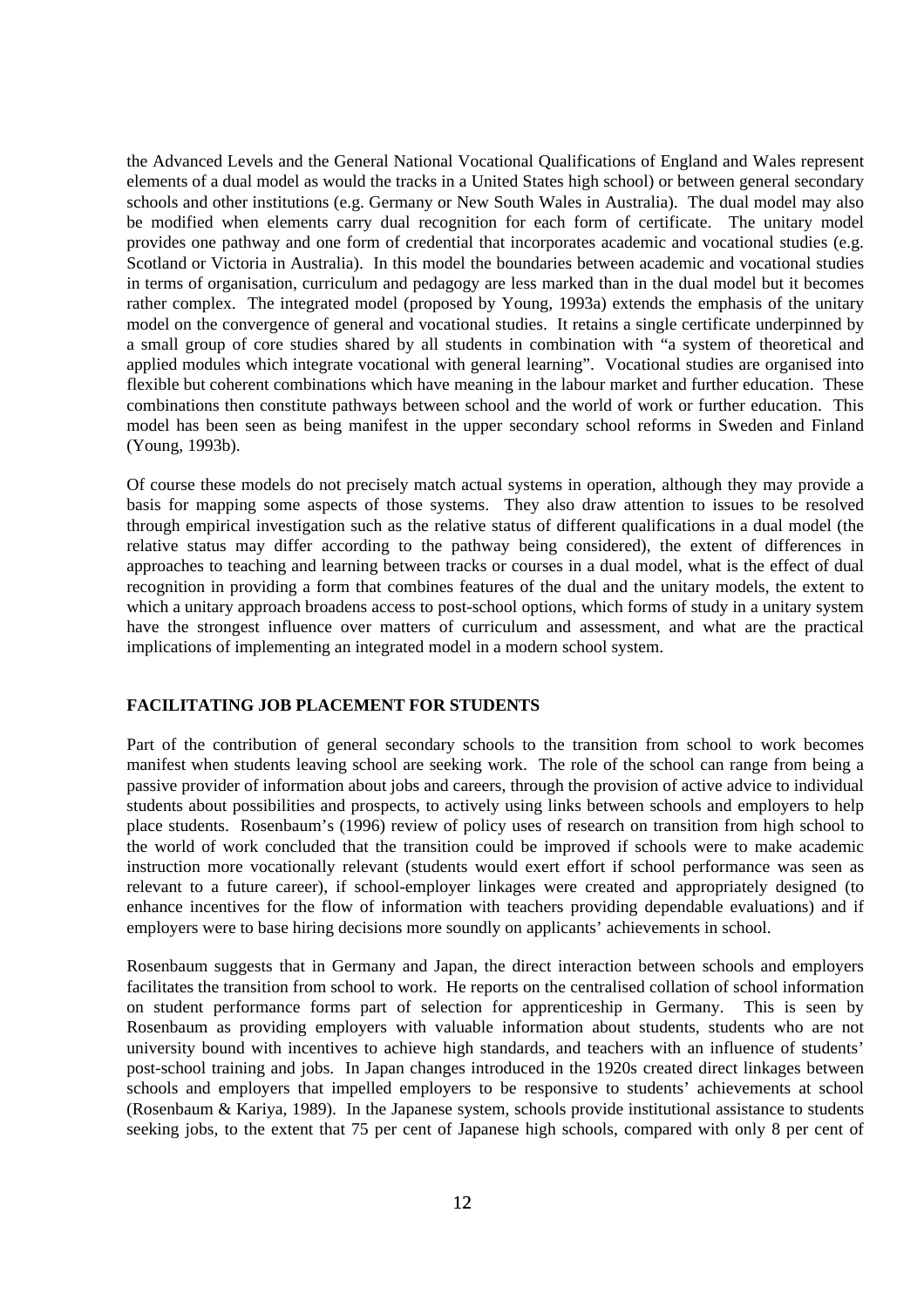American high schools, provide help to work-bound students (Rosenbaum, 1996). This arises through long-standing relationships between high schools and employers who seek employees from those high schools on the basis of recommendations from teachers at the school (Rosenbaum & Kariya, 1989; 1991).

# **CONCLUSION**

This paper has identified a number of ways in which learning about work occurs in general secondary schools. The following dimensions could provide a basis for mapping the provision of this form of learning in different countries:

- differences in context: school participation, employment prospects, changes in the labour market;
- the way vocational elements or programs are incorporated in the educational program: dual provision, unitary provision, integrated;
- the articulation of what is learned about work in schools with further education, training and work (and especially in terms of credit towards a vocational qualification);
- the extent to which programs involve workplace learning or other contact with industry;
- the extent to which students have other experience of work and whether this is recognised in the planning process; and
- the provision of assistance to students in entering the workforce and securing a job.

Mapping the extent of different forms of provision is one thing. The more important question is the extent to which such programs have an impact on students. In a number of areas the contribution of general secondary schools to learning about work is only poorly understood. One concerns the articulation of what is learned about work in school with the process of obtaining a formal vocational certificate. Some forms of learning about work are simply a general orientation, whereas others result in advanced standing or credit towards a vocational qualification, and yet others actually provide such a qualification. Learning about work in general secondary schools can have many forms and purposes.

A second area concerns those programs that involve learning in the workplace and focuses on the characteristics that ensure that high quality learning occurs. Criticisms of these provisions often refer to the variability of what is done in the workplace (Grubb, 1996). The issue is to understand how that learning can be best supported. Studies of the characteristics of enterprises that invest strongly in training have been undertaken, and these may provide an indication of the conditions needed for high quality workplace learning. More specifically, there needs to be more attention to the assessment of workplace learning and to developing understanding of some of the processes of workplace learning and whether learning in the workplace facilitates learning in other school programs. A third issue involves the need for systematic monitoring of labour market outcomes for various forms of learning about work in general secondary schools. Such monitoring probably needs to be based on longitudinal data so that outcomes can be interpreted in relation to entry characteristics.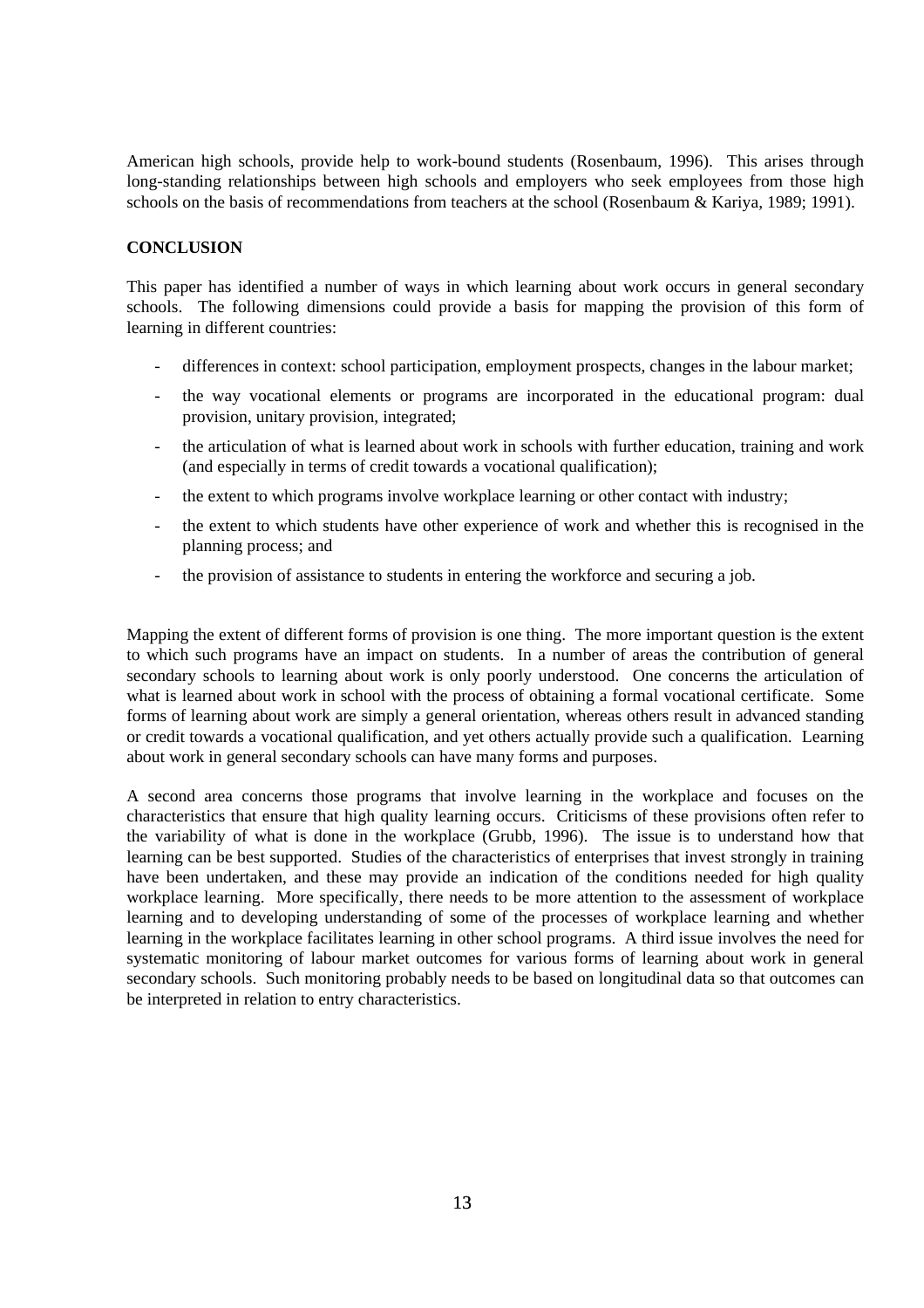## **REFERENCES**

- Ainley, J. & Fleming, M. (1995). *School-Industry Programs: 1995 National Survey*. Sydney: ASTF.
- Ainley, J., Robinson, L., Harvey-Beavis, A., Elsworth, G. & Fleming, M. (1994). *Subject Choice in Years 11 and 12.* Canberra: AGPS.
- Ainley, J & Sheret, M. (1992). *Progress Through High School*. Melbourne: ACER
- Ascher, C. (1996*). Co-operative education as a strategy for school to work transition.* Paper presented to the conference of the International Comparative Education Society, Sydney, June.
- Athanasou, J. (1996*). Co-operative education: Evidence from the United States and Australia*. Paper presented at the structured work placements, research and policy seminar of the Australian Student Traineeship Foundation and the Dusseldorp Skills Forum, March.
- Australian Bureau of Statistics (ABS) (1990). *Transition from Education to Work: Australia.* Canberra: Government Printer (Cat. No. 6227.0) (see also subsequent years).
- Australian Council of Trade Unions (ACTU) (1975). *Survey of Young Workers. Report for the Australian Government Commission on Poverty*. Canberra: AGPS.
- Australian Student Traineeship Foundation (ASTF) (1995). *An Ear to the Ground.* Sydney: Author.
- Bengtsson, J. (1993). Labour markets of the future: the challenge to education policy makers*. European Journal of Education*, 28 (2), 135-158.
- Briseid, O. (1995). Comprehensive reform in upper secondary education in Norway: a retrospective view. *European Journal of Education*, 30 (3), 245-254.
- Carr, R. V., Wright, J. D. & Brody, C. J. (1996). Effects of high school work experience a decade later: evidence from the national longitudinal study. *Sociology of Education*, 69 (1), 66-81.
- Cole, P. (1979). *Work Experience: An Australian Perspective.* Melbourne: Education Department of Victoria.
- Coleman, J. (Chair) (1974). *Youth: Transition to Adulthood*. Report of the Panel on Youth of the President's Science Advisory Committee. Chicago: University of Chicago Press.
- Collins, C. (1995). Curriculum stocktake: a context. In C. Collins (ed.) *Curriculum Stocktake: Evaluating School Curriculum Change.* Canberra: Australian College of Education.
- Coventry, G., Cornish, G., Stricker, P., Cooke, R. & O'Brien, A. (1984). *Part-time Work and Youth in Transition*. Melbourne: Victorian Institute of Secondary Education.
- Crittenden, B. (1995). Liberal and vocational education: convergence or confusion. In C. Collins (ed.) *Curriculum Stocktake: Evaluating School Curriculum Change.* Canberra: Australian College of Education.
- Curriculum Corporation (1994). *Vocational Education in Australian Schools: Report on Stage 1 of the Vocational Education in Schools Project*. Carlton, Vic: Author.
- D'Amico, R. (1984). *Does employment during high school impair academic progress. Sociology* of Education, 57: 152-64.

Dusseldorp Skills Forum (1995). *A Follow Up of 1994 TRAC Students*. Sydney: author.

Eggelston, J. (1982). *Work Experience in Secondary Schools*. London: Routledge & Kegan Paul.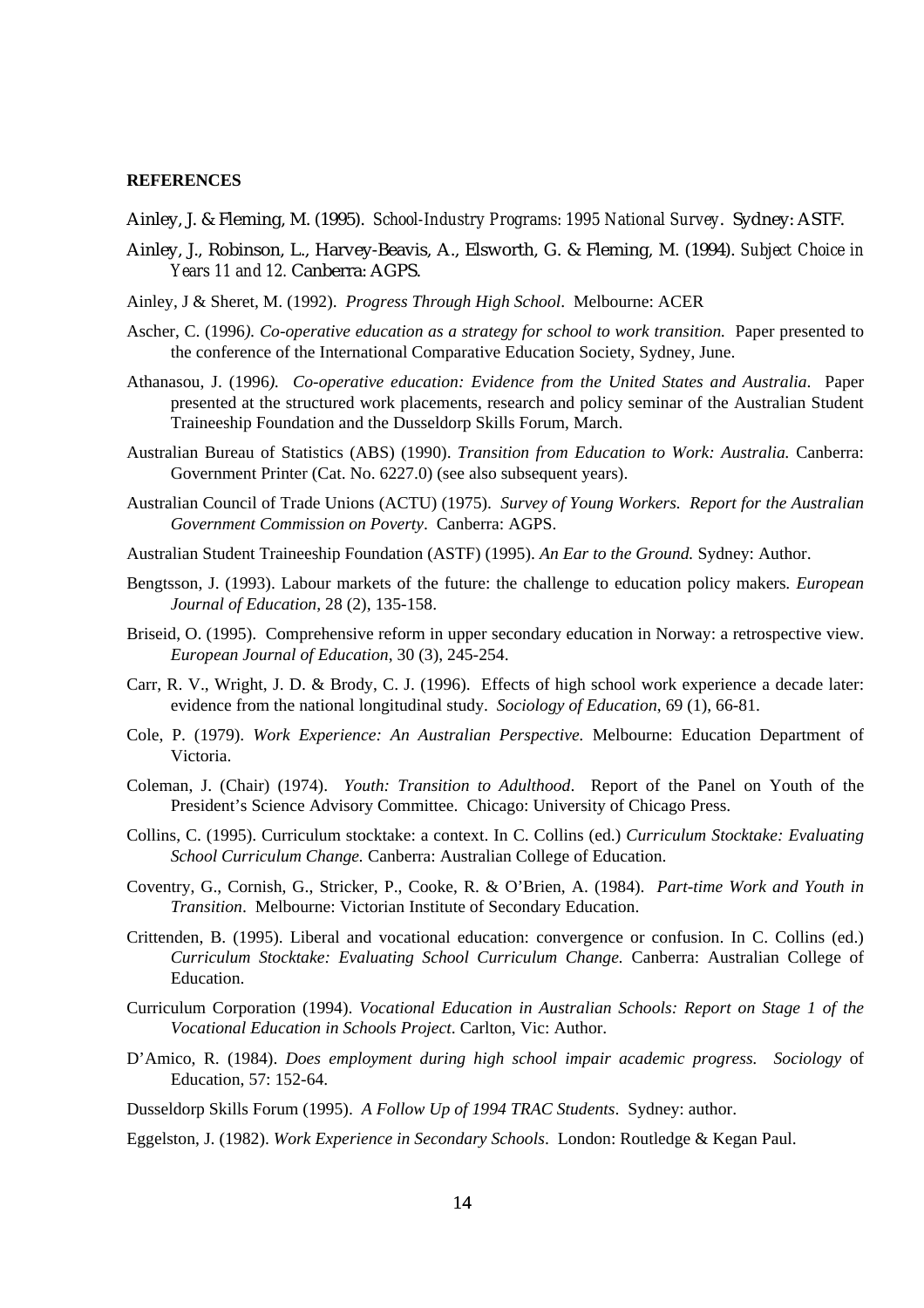Erikson, E. (1968). *Identity: Youth and Crisis*. London: Faber.

- Evans, G. & Poole, M. (1992). Experiencing work: bridges to adulthood. In M. Poole (ed.) *Education and Work.* Melbourne: ACER.
- Finn, T. B. (Chair) (1991). Young People's Participation in Education and Training. Australian Education Council Review Committee, Canberra: AGPS.
- Golding, F. (1995). *Compendium of Good Practice: the Role of Schools in the Vocational Preparation of Australia's Senior Secondary Students.* (Schools Council, NBEET). Canberra: AGPS.
- Greenberger, E. & Steinberg, L. (1986). *When Teenagers Work: The Psychological and Social Costs of Adolescent Employment*. New York: Basic Books.
- Grubb, W. N. (1996). The new vocationalism: what it is, what it could be*. Phi Delta Kappan*, 77 (2), 535- 546.
- Hall, W. (1994). *English 15-19 year-olds Vocational Education: Some Lessons for Australia*. NCVER: Adelaide.
- Karmel, P. (1984). Education and training for work and living. *Australian Journal of Education*, 28, 190- 201.
- Kennedy, K., Cumming, J. & Catts, R. (1993). *Vocational Education in Secondary Schools: A Review of the Literature.* Toowoomba, Queensland: University of Southern Queensland (mimeo).
- Lepani, B. & Currie, J. (1993). *Workplace Learning in NSW Senior Secondary Courses*. Sydney: Dusseldorp Skills Forum.
- Lokan, J., Withers, G., Mellor, S., Batten, M. McQueen, J. & Carthy, I. (1995). *Literacy and the Competencies*: *Potential Impact of Competency-based Approaches on Literacy Curricula and Assessment in Schools*. Final report submitted to Targeted Programs Branch of Department of Employment, Education and Training: Canberra.
- Marsh, H. (1991). Employment during high school: character building or a subversion of academic goals*. Sociology of Education*, 64 (3), 172-189.
- Mayer, E. (Chair) (1992). *Putting General Education to Work: The Key Competencies Report.* Carlton, Vic: Australian Education Council.
- McKenzie, P. & Alford, K. (1991). *The Labour Market Relevance of Secondary Schooling: Perspectives from Year 12 School Leavers who do not Enrol in Higher Education*. (Summary Report) Canberra: AGPS.
- Oakes, J. (1985). *Keeping Track: How Schools Structure Inequality*. New Haven, CT: Yale University Press.
- Organisation for Economic Co-operation and Development (OECD) (1990). *Employment Outlook*. Paris: OECD.
- Poole, M. (1992). Changing policy perspectives. In Poole, M. (ed.) *Education and Work*. Melbourne: ACER.
- Price, B. (1991). *School Industry Links: The Consequences of Minding Other People's Business*. Hawthorn, Vic: ACER.
- Resnick, L. (1987). Learning in school and out. *Educational Researcher*, 16 (9), 13-20.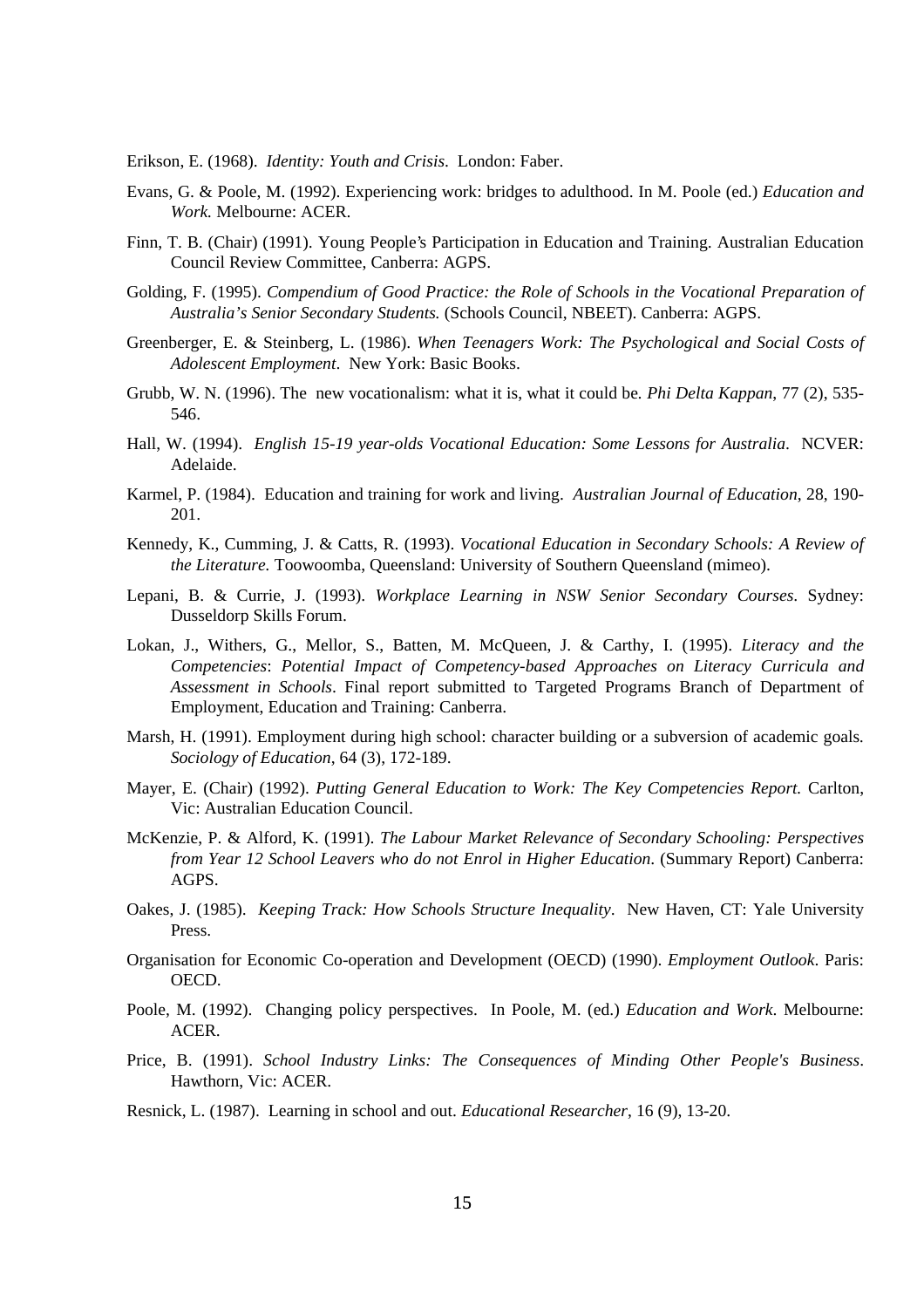- Robinson, L. & Long, M. (1992). Student workers: New data on gender and education differences. *Youth Studies,* 11 (3), pp 14-24.
- Rosenbaum, J. E. (1996). Policy uses of research on the high school to work transition. *Sociology of Education*, Extra Issue, 102-122.
- Rosenbaum, J. E. & Kariya, T (1989). From high school to work: Market and institutional mechanisms in Japan. *American Journal of Sociology*, 64, 78-95.
- Rosenbaum, J. E. & Kariya, T (1991). Do school achievements affect the early jobs of high school graduates in the United States and Japan? *Sociology of Education*, 16, 263-299.
- Russell, V.J. (1993). *Post-compulsory Education and Training Arrangements in the Australian States and Territories*. Canberra: AGPS for the Schools Council, NBEET.
- Scharashkin, R. (1994*). Learning from TRAC*. Hobart: Department of Education and the Arts.
- Schools Council (1994). *The Role of Schools in the Vocational Preparation of Australia's Senior Secondary Students: Discussion Paper*. AGPS: Canberra.
- Steinberg, L & Dornbusch, S. (1991). Negative correlates of part-time employment during adolescence: replication and elaboration. *Developmental Psychology*, 27: 304-313.
- Sweet, R. (1988). What do developments in the labour market imply for postcompulsory education Australia*? Australian Journal of Education*, 32 (3), 331-356.
- Sweet, R. (1993). *How Schools and Firms can help Each Other*. Paper presented to the Victorian Industry Education Partnership Forum, Melbourne, December.
- Sweet, R. (1994). *Forging New Connections to the Workplace*. Sydney: Dusseldorp Skills Forum (mimeo).
- Sweet, R. (1995). *Linking Schools and Workplaces: Lessons from Australia and Overseas*. Sydney: Australian Student Traineeship Foundation.
- Taylor, V. (1995). Co-operative education as a delivery system for the SCANS workplace competencies and foundation skills. *Journal of Co-Operative Education*, 20, 20-27.
- United States Department of Labor: The Secretary's Commission on Achieving Necessary Skills (1992*). Learning a Living: A Blueprint for High Performance*. Washington: US Government Printing Office.
- United States General Accounting Office (1990). *Training Strategies*. Washington, DC: Government Printing Office.
- United States General Accounting Office (1991). *Transition from School to Work*. Washington, DC: Government Printing Office.
- Watts, A. G. (1983). *Work Experience and Schools*. London: Hienemann.
- Williams, T., Clancy, J., Batten, M. & Girling-Butcher, S. (1980). *School, Work and Career*. Melbourne: ACER.
- Wilson, B. & Englehardt, M. (1994). Changes to trade training. *Australian Journal of Career Development*, 3 (1), pp 22-28.
- Wilson, B., Wyn, J., Reeders, R. & Wook, R. (1987). *Education, Work and Youth Policy*. Canberra: Curriculum Development Centre.